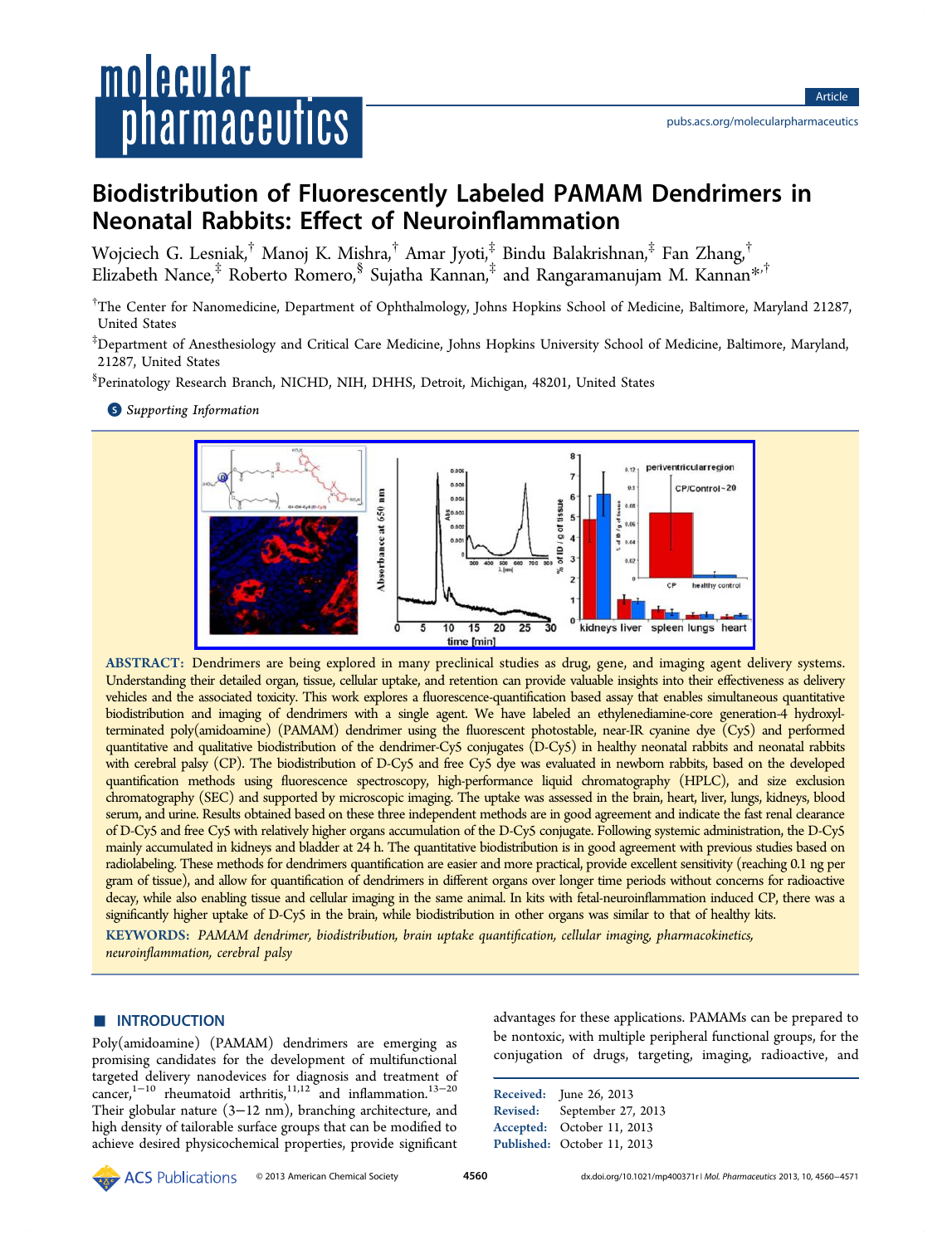chelating agents.<sup>2,3,13,21–23</sup> It has been shown that the circulation time, organ biodistribution, and passive tumor targeting depend strongly on the [physico](#page-10-0)[ch](#page-11-0)emical properties of the dendrimers, extent of PEGylation, presence of ligands, and dendrimer− protein interactions.24−<sup>30</sup>

We have previously explored dendrimer-based drug delivery in cerebral palsy (CP)[, whic](#page-11-0)h is a debilitating childhood disorder with no effective cure. Neuroinflammation is a leading cause of CP, as well as many other debilitating neurological disorders.<sup>13</sup> Recent studies have also shown that intravenous administration of hydroxyl-terminated generation-4 PAMAM dendrimer, wit[h](#page-10-0)out targeting ligands, results in increased uptake in the brain of newborn rabbits with neuroinflammation and leads to their selective localization in activated microglia and astrocytes in the brain of neonatal rabbits with CP, but not in age-matched healthy controls.<sup>13</sup> We have previously reported that hydroxyl-functionalized generation-4 PAMAM dendrimer (G4-OH) does not induce a[ny](#page-10-0) liver and kidney toxicity even at a dose of 550 mg/kg in the healthy neonatal rabbit.<sup>13</sup> Hence, these nanoparticles may be safely used as vehicles for targeted drug delivery. Importantly, a single dose of dendrimer-N-[ace](#page-10-0)tyl cysteine conjugate (D-NAC) (10 mg/kg) administered intravenously on the day of birth to rabbit kits with CP resulted in a significant improvement in motor function, decrease in oxidative stress, attenuation of activated microglia, and decrease in neuronal injury by 5 days of age.<sup>13−15</sup> Previous studies with PAMAM dendrimers showed that they accumulated in sentinel nodes allowing for their ima[ging b](#page-10-0)y both MRI and optical modalities, suggesting potential applicability as mapping and guidance agents before and during surgery, respectively.<sup>10</sup>

Considering the large body of research on the biomedical applications of PAM[AM](#page-10-0) dendrimers, development of convenient methods for their biodistribution and pharmacokinetic studies, along with tissue imaging, would be of great interest. To date, a majority of the biodistribution and pharmacokinetic studies of PAMAM dendrimers have been performed using radioactive labeling with isotopes such as  $^3\mathrm{H}$ ,  $^{111}$ indium,  $^{88}$ yttrium,  $^{153}$ gadolinium, and  $125$ iodine.<sup>21,24–30</sup> These studies have collectively demonstrated the importance of size and surface properties on the biodistribution of [PA](#page-10-0)[MAM](#page-11-0) dendrimers. PAMAM dendrimer below generation six are rapidly cleared from the systemic circulation by kidney filtration (neutral) or reticuloendothelial system (positively charged). PEGylated dendrimers or higher generation dendrimers (six and above) tend to circulate longer and evenly distribute within major peripheral organs. In addition, only trace amounts were reported to be transported across an intact blood−brain barrier.24−<sup>30</sup>

Although radioactive labeling provides high sensitivity and reliable results, near-IR flu[or](#page-11-0)e[sce](#page-11-0)nce quantification can provide additional benefits, such as low limit of detection reaching femtomoles, photostability, relatively easy sample handling, analysis using common modalities including fluorescence spectrophotometers, plate readers, or optical scanners. In addition, the same probe could also enable near-IR tissue/cell imaging of dendrimers. This study explores the use of near-IR labeling agent (Cy5) conjugated to the dendrimer (D-Cy5) to: (a) quantify and image dendrimer biodistribution and (b) study how the biodistribution is affected by the presence of neuroinflammation.

# ■ MATERIALS AND METHODS

Materials and Reagents. Ethylenediamine-core poly- (amidoamine) [PAMAM] hydroxyl-terminated generation-4 dendrimer  $[G4(OH)_{64}]$  was purchased from Dendritech Inc., MI. Benzotriazol-1-yl-oxytripyrrolidinophosphonium hexafluorophosphate (PyBOP), methanol (MeOH), formalin, acetonitrile (ACN), trifluoroacetic acid (TFA), 6-(Fmoc-amino)caproic acid, and chloroform were purchased from Sigma-Aldrich (St. Louis, Missouri). Cy5-mono-NHS ester was purchased from Amersham Biosciences-GE Healthcare. Triethylamine (TEA) and diisopropylethylamine (DIEA) were purchased from Thermo Fisher Scientific Inc. (Pittsburgh, Pennsylvania). Dimethylformamide (DMF) and dimethyl sulfoxide (DMSO) were purchased from EMD Chemicals (Gibbstown, New Jersey). TSK gel ODS-80 Ts (250 4.6 mm, i.d.,  $5 \mu$ m) and TSK gel guard column were bought from Tosoh Bioscience LLC. Size exclusion Ultrahydrogel 120 (7.8 mm  $\times$  300 mm) column and Ultrahydrogel DP (6 mm  $\times$  40 mm) guard column were purchased from Waters Corporations. Water used in all experiments was purified by a Branstead Nanopure Diamond Lab water purification system with a resistivity of 18.2 MΩ cm<sup>−</sup><sup>1</sup> . All reagents and solvents were HPLC grade and were used as received without further purification. For confocal microscopy, nuclei counterstain, DAPI (4′,6-diamidino-2-phenylindole, dihydrochloride) and Vectashield mounting media were purchased from Invitrogen. Regenerated cellulose (RC) dialysis membrane with molecular weight cutoff of 1000 Da was obtained from Spectrum Laboratories Inc. (Rancho Dominguez, California).

Proton NMR Characterization. Proton NMR spectra of the intermediates and D-Cy5 were recorded on a Bruker (500 MHz) spectrometer using commercially available  $DMSO-d<sub>6</sub>$  solvents. Proton chemical shifts were reported in ppm  $(\delta)$  and tetramethylsilane (TMS) used as an internal standard.

Fluorescence Spectroscopy (FLS). Fluorescence spectra of free Cy5 and D-Cy5 were recorded in methanol and phosphate buffer (0.1M), using a Shimadzu RF-5301 spectrofluorometer. To obtain calibration curves and to determine the limits of detection for Cy5 and D-Cy5, their emission spectra (with excitation at 645 nm) were recorded at concentrations ranging from 1 ng/mL to 100  $\mu$ g/mL and appropriate sets of excitation and emission slit widths. Depending on either Cy5 or D-Cy5 level in biological samples different calibration curves with appropriate slit widths were used for their quantification. For quantification of D-Cy5 in kidney and urine, the excitation and emission slit widths were set to 3 and 5, whereas for other tissue specimens, both slits were set to 10. To compensate for autofluorescence originating from the tissue at the near-IR wavelength, intensity registered for control tissue samples from untreated rabbits was subtracted from the values observed for tissue samples acquired from rabbits injected with either D-Cy5 or Cy5.

High-Performance Liquid Chromatography (HPLC). Cy5, D-Cy5 conjugate, and the extracts from tissue specimen were analyzed using a Waters 1525 binary HPLC separation module, equipped with a Waters In-Line degasser AF, a Waters 717 plus autosampler (kept at 4 °C), a Waters 2998 photodiode array detector, a Water 2475 multi λ fluorescence detector, controlled by a Waters Empower software. Gradient separations were run on TSK-Gel ODS-80 Ts (250 4.6 mm, i.d., 5  $\mu$ m) and TSK-Gel guard columns with 0.1% (v/v) TFA in H<sub>2</sub>O−ACN starting ratio 90:10 (v/v) increasing linearly to 10:90 in 30 min at a flow rate of 1 mL/min. Triplicated injections for each analyzed sample were performed. Elution was simultaneously monitored by PDA detector (collecting UV−vis spectra from 190 to 800 nm every 2 s that allows for obtaining chromatograms at the desired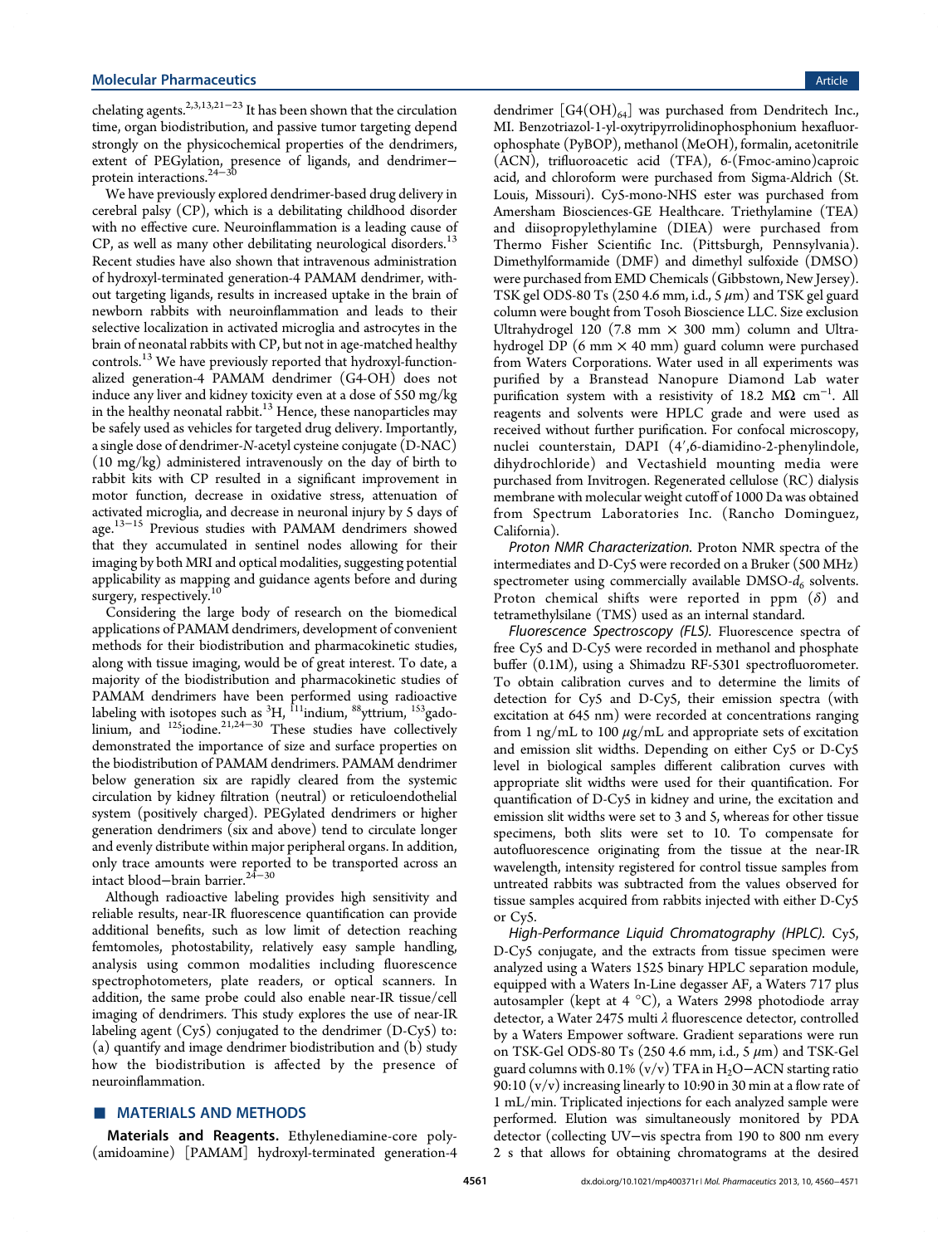wavelength in this range) as well as a fluorescence detector, having one channel set for detection of Cy5 with excitation at 645 nm and emission at 662 nm. To obtain calibration curves and determine the limits of detection (LOD) for Cy5 and D-Cy5, different amounts of the dye and conjugate (ranging from 1 ng to 100  $μ$ g) were injected on the column and used as external standards for their quantification in rabbit organs, blood serum, and urine.

Size Exclusion Chromatography (SEC). Analysis of the starting dendrimer, all intermediates, the final D-Cy5 conjugate, and extracts was performed using the same HPLC system as described above with both PDA and fluorescent detectors. However, Waters size exclusion Ultrahydrogel 120 7.8 × 300 mm and Ultrahydrogel DP  $6 \times 40$  guard columns, and an isocratic elution with phosphate buffer (0.1 M, pH 7.4) and 0.025% sodium azide were used. The flow rate was maintained at 0.6 mL/min. Different amounts of D-Cy5 ranging from 1 ng to 100  $\mu$ g were injected on the column to construct calibration curves and estimate LOD.

Method Development for Quantification of D-Cy5. We exploited a combination of FLS, HPLC, and SEC methods to quantify the D-Cy5 conjugate and free Cy5 in biological specimens. To test limit of detection (LOD), solutions containing D-Cy5 at concentration ranging from 100 pg/mL to  $1 \mu g/mL$  were analyzed by FLS, HPLC, and SEC as described above. The highest sensitivity for detection of D-Cy5 reaching a concentration of 100 pg/mL was observed for FLS. LODs for D-Cy5 analyzed by HPLC and SEC were 0.1  $\mu$ g and 0.01  $\mu$ g injected on the column, respectively. The observed difference in LOD for HPLC and SEC may be due to the use of different mobile phases. SEC was run with phosphate buffer at a concentration of 0.1 M and  $pH = 7.4$  as the mobile phase, and for HPLC analysis, gradient elutions with  $0.1\%$  (v/v) of TFA in H<sub>2</sub>O and ACN (pH  $\sim$  2.5) were carried out. Protonation of Cy5 resulted in a significant increase of LOD. Many different extraction procedures of D-Cy5 conjugate from all analyzed tissue samples were evaluated including homogenization in PBS, methanol, and H<sub>2</sub>O−MeOH solutions at 50:50 and 25:75 ratios, as well as different kinds of tubes such as regular Eppendorf vials, glass vials, siliconized glass tubes, and low DNA binding tubes. The best recovery reaching around 95% of all tested organs (brain, liver, kidney, heart, and lung) was observed for extraction with MeOH in the low DNA binding tubes. Recovery rates were tested using external calibration curves obtained for D-Cy5 at different concentration ranges depending on a known amount of injected D-Cy5 into the tissue samples, which was estimated based on previously published biodistribution studies with radioactive labeling.,<sup>24–31</sup> At all concentration ranges, calibration curves exhibited excellent linearity with  $R = 0.998$ . To test the reproducibility of t[he de](#page-11-0)veloped methods, standard solutions in PBS buffer containing D-Cy5 or Cy5 at concentration of 10  $\mu$ g/mL was aliquoted into 10 samples, which were stored at −20 °C. Intra- and interday variations were evaluated by measuring these aliquots on 10 consecutive days, using freshly thawed samples every day. Each sample was analyzed in triplicate. No statistically significant differences for daily and day-to-day analysis in terms of signal intensity in fluorescence spectroscopy and peak areas in the case of HPLC and SEC were observed. The same approach was applied to extract Cy5 and determine its concentration by FLS and HPLC.

Animals. All animal procedures were approved by the Institutional Animal Care and Use Committee. Female New Zealand white rabbits were obtained from Robinsons Service Inc.

Mocksville, NC, USA and bred in-house at the animal facility of the Johns Hopkins School of Medicine. Pregnant rabbits were allowed to deliver kits at term on gestation day 31.

Rabbit Kits with Cerebral Palsy. Pregnant rabbits underwent laparotomy at gestational day 28 (term pregnancy 31 days) under general anesthesia (2−3% isoflurane by mask) and were injected with 1 mL of saline containing 20  $\mu$ g/kg of *E. coli* endotoxin (Escherichia coli serotype O127:B8, Sigma Aldrich) along the length of the uterus as previously described by us.<sup>13</sup> Kits born to dams exposed to endotoxin in utero displayed motor deficits suggestive of cerebral palsy as previously describe[d, c](#page-10-0)haracterized by robust neuroinflammation, and mediated by activated microglia.<sup>13</sup>

Newborn kits were fed rabbit formula (Wombaroo, milk replacem[ent](#page-10-0) products for mammals, Belleville, MI) three times a day at 150 mL/kg/day. On postnatal day5, kits were injected with D-Cy5 ( $N = 5$ ) or free Cy5 ( $N = 5$ ) intravenously at a dose of 800  $\mu$ g per animal on a Cy5 basis. Kits were sacrificed 24 h later after a lethal dose of pentobarbital, and blood (transcardially) and urine (directly from bladder) were collected. The kits were then perfused with PBS to remove blood from different organs. Brain, liver, spleen, kidneys, lungs, and heart were collected from each animal and divided into two portions; one part was snap frozen on dry ice and stored at −80 °C for quantification of Cy5 and D-Cy5, and the other part was kept in formalin to fix the tissue and process for cryosectioning.

Extraction Procedure. Approximately 100−150 mg of frozen tissue was homogenized in 1 mL of methanol with TissueLyser LT, Giagen homogenizer in 2 mL DNA LoBind eppendorf tubes. Resulting suspensions were extensively vortexed and sonicated. Appropriate volumes of obtained suspensions containing 100 mg of tissue were placed in different vials and diluted with methanol up to 1 mL, to keep the same amount of tissue and the same volume for each sample. Homogenized samples were then centrifuged at 10 000 rpm for 10 min at 4 °C. Resulting supernatants were subjected to fluorescence spectroscopy. After collecting spectra, methanol was evaporated, and obtained residues were dissolved in DI water, filtered using 0.2  $\mu$ M filters, and analyzed by HPLC and SEC. The amount of D-Cy5 and Cy5 in tissue was expressed as micrograms of dendrimer per grams of organ weight  $(\mu$ g/g). A sample of 100  $\mu$ L of urine or blood serum was mixed with 900  $\mu$ L of phosphate buffer ( $c = 0.1$  M), filtered using 0.2  $\mu$ M filters, and analyzed by fluorescence spectroscopy, HPLC, and SEC. Concentrations of the D-Cy5 conjugate and Cy5 in urine and blood were expressed in microgram of analyte per milliliter  $(\mu g/mL)$ .

Tissue Processing for Imaging. Formalin-fixed samples were washed with PBS and then made isotonic with 30% sucrose in PBS by passing through sucrose gradients. Tissues were then snap-frozen, and 30  $\mu$ m thick sections were obtained using Leica CM 1950 cryostat. Cryosections were kept frozen at −20 °C until staining was initiated. Five slides (3 sections per slide, total of 15 sections per animal) from the same regions of each organ from different animals were briefly washed with PBS and then incubated with DAPI (Sigma-Aldrich) in PBS for 10 min to counter stain nuclei and mounted with Vectashield mounting media (Vector lab. Burlingame, CA, USA). Blinded sections were imaged with the help of advance confocal LSM 710 microscope (Carl Zeiss; Hertfordshire, UK) for accumulation of the dendrimers in different organs. Cy5 (free and conjugated forms) was imaged by exciting fluorophore 633 lasers with a laser power kept at 2.0 and a pinhole set at 1. Background fluorescence was eliminated by setting up laser thresholds from the tissues of animals which were not injected with either free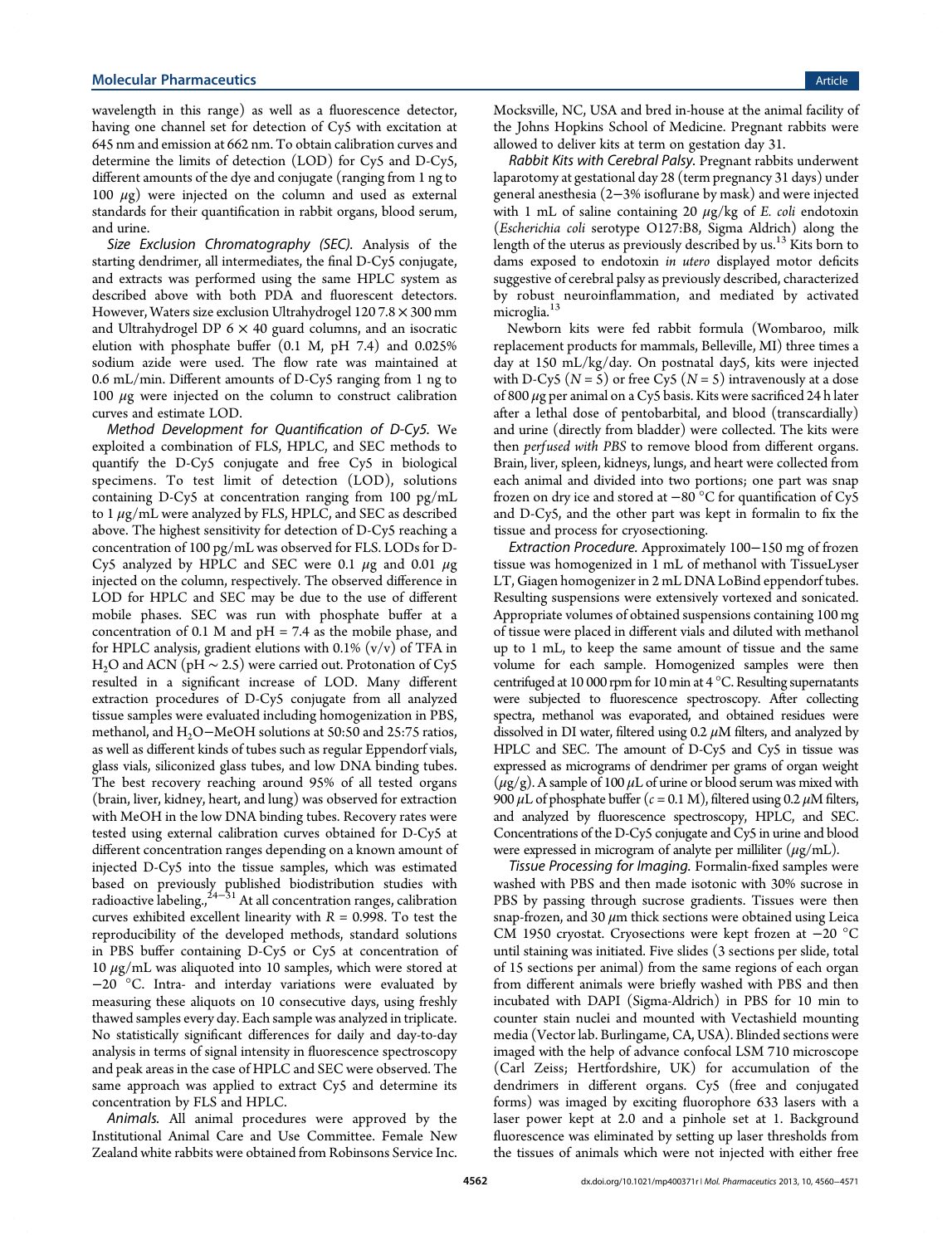<span id="page-3-0"></span>



Figure 1.  $^1$ H NMR of the dendrimer-Cy5 (D-Cy5) conjugate in DMSO- $d_\omega$  showing the presence of all components of the D-Cy5 conjugate (dendrimer, linker, and dye).

Cy5 or D-Cy5. Keeping the settings exactly identical, images  $(1026 \times 1026)$  were acquired for different groups of animals with the help of Zen 2011 software (Carl Zeiss MicroImaging GmbH, Jena, Germany). Images were acquired at  $10\times$  and  $40\times$ magnifications for qualitative comparisons; however, for clarity only 40× images are shown. To confirm the locations where the fluorescence images were taken, corresponding slides were stained with hematoxylin and eosin (Sigma-Aldrich, St. Louis, MO, USA). Images were captured with the help of a Nikon inverted microscope (Nikon Instrumentation Inc., Melville, NY).

# ■ RESULTS

Synthesis and Physicochemical Characterization. To prepare the D-Cy5 conjugate, we partially modified generation four hydroxyl-terminated PAMAM dendrimer (D) with reactive amine surface end groups shown in Scheme 1. The resulting bifunctional dendrimer was reacted with N-hydroxysuccinimide monoester Cy5 dye to obtain the D-Cy5 conjugate. The detailed synthetic procedure for the preparation of the bifunctional dendrimer and its physicochemical characterization was described previously.<sup>14</sup> In brief, the Fmoc-protected amine linker, 6-(Fmoc-amino)caproic acid was reacted with the dendrimer in the pr[ese](#page-10-0)nce of PyBOP coupling reagent under basic conditions to produce Fmoc-protected dendrimer intermediate. The intermediate was characterized by  ${}^{1}{\rm H}$  NMR, and the average loading of the Fmoc-aminocaproic acid to the dendrimer surface was calculated by integration of appropriate signals seen in <sup>1</sup>H NMR. Comparison of the signal of amidic proton of the dendrimer and aromatic proton of the Fmoc groups indicated that four linker molecules were conjugated to the dendrimer. The Fmoc groups of the Fmoc-protected intermediate were eliminated using piperidine/DMF mixture (2:8) to get free primary amine groups on the surface of the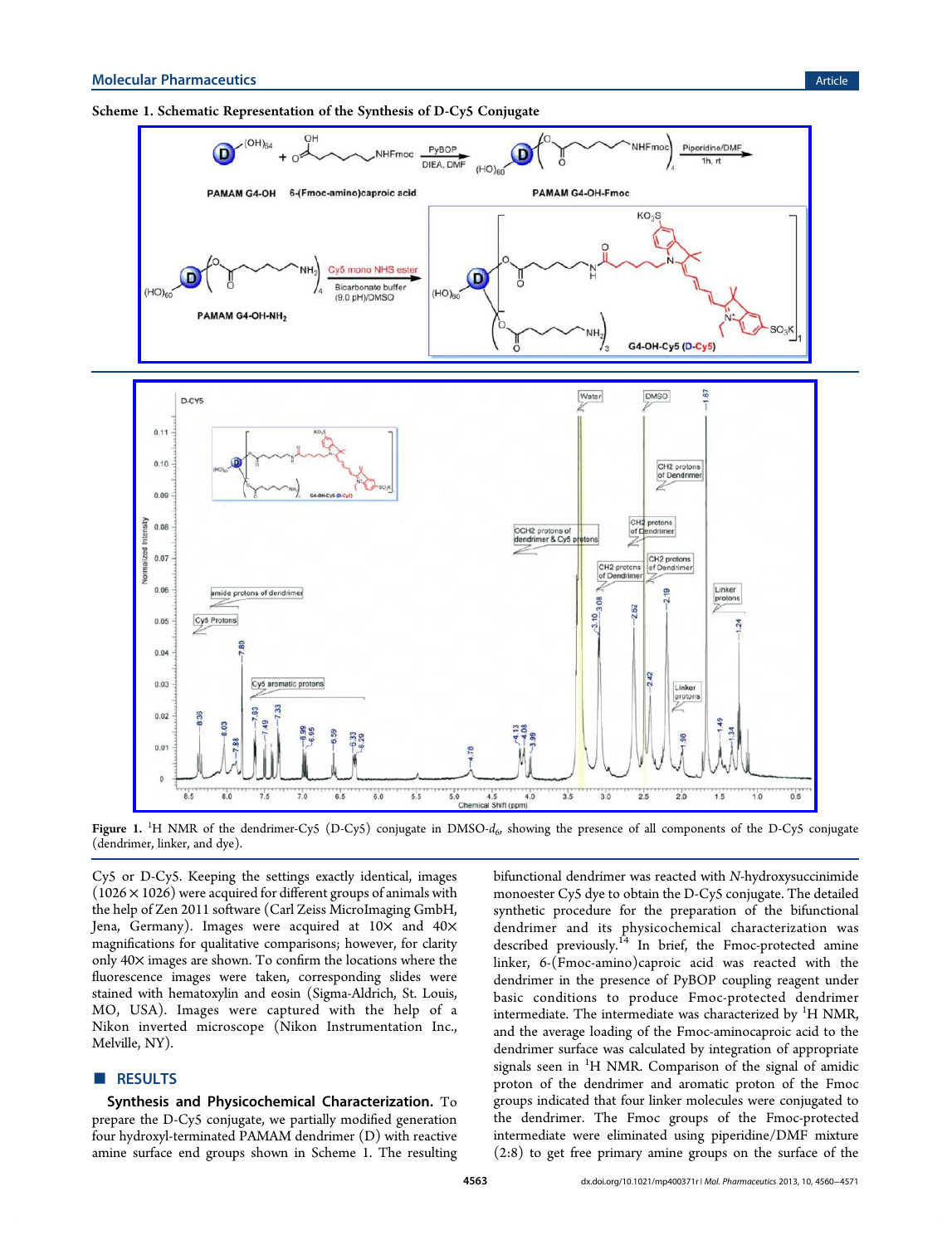dendrimer, which facilitates the reaction with  $NH_2$ -reactive Cy5-NHS ester dye. The final conjugate was purified by dialysis followed by GPC fractionation. The resulting conjugate was extensively analyzed by proton NMR, HPLC/GPC, DLS, and fluorescence spectroscopy. In the <sup>1</sup>H NMR spectrum appearance of methylene protons peaks (1.2−2.1 ppm) and aromatic protons peaks (6.3−8.4) of Cy5 along with dendrimer and linker protons peaks confirm the formation of the conjugate (Figure 1).

Conjugation of Cy5 to the dendrimer did not alter its fluorescence spectrum, and the resulting conjugate could [b](#page-3-0)e excited at 645 nm with maximum of emission at 662 nm (Supporting Information, Figure 1S and Figure 2). The D-Cy5



Figure 2. Example of the florescence spectra used for determination of [D-Cy5 and Cy5 in kidneys 24 h post injection: A \(solid line\), rabb](http://pubs.acs.org/action/showImage?doi=10.1021/mp400371r&iName=master.img-003.jpg&w=229&h=202)it injected D-Cy5; B (dotted line), rabbit injected with Cy5; C (dashed line), control nontreated rabbit. Inset D (solid line), D-Cy5 at concentration of 2  $\mu$ g/mL and E (dotted line), Cy5 at concentration of 0.25  $\mu$ g/mL. The apparent increase of fluorescence intensity is related to the presence of fluorophore, and results indicate much higher accumulation of D-Cy5 than free Cy5.

exhibits high fluorescent yield, allowing for its detection at concentrations as low as 100 pg/mL in methanol or phosphate buffer at pH = 7.4, using a Shimadzu RF-5301 spectrofluorometer with both excitation and emission slit width set to 10. The purity and size of D-Cy5 were evaluated by HPLC and SEC, equipped with PDA and fluorescence detectors (Supporting Information: Figure 2S, 3S and Figures 3A and 4A,B). In both chromatographic methods, D-Cy5 was detected by a[bsorbance at](#page-10-0) 650 nm and fluorescence (ex. 645 nm/e[m](#page-5-0). 662 [nm](#page-6-0)). In case of [HPLC,](#page-10-0) [the](#page-10-0) [same](#page-10-0) [elution](#page-10-0) [and](#page-10-0) detection conditions could be used to analyze D-Cy5 and free Cy5 since their elution times were different. Peaks related to the conjugate and free dye exhibited satisfactory baseline separation and could be analyzed concurrently, as confirmed by the analysis of the physical mixture of D-Cy5 and Cy5 (Supporting Information, Figure 2S) and separately (Figure 3A and D). It is worth noting that HPLC of the free Cy5 shows the presence of two fluorescence species indicating around 7[5%](#page-10-0) [purity,](#page-10-0) [which](#page-10-0) [in](#page-10-0) [good](#page-10-0) [agreemen](#page-10-0)t with manufacturer speci[fi](#page-5-0)cations. Results obtained for D-Cy5 based on size exclusion chromatography confirmed that the conjugate exhibits narrow size distribution. HPLC and SEC indicated a high purity of D-Cy5. The UV−visible spectrum of the conjugate

(Figures 3 and 4 inserts) was useful in peak assignment during quantification of the conjugate in biological specimens. In addition, [b](#page-5-0)oth [me](#page-6-0)thods confirmed covalent attachment of Cy5 to the dendrimer since they migrate together through columns and peak related to D-Cy5 revealed UV−visible pattern characteristic for Cy5.

Stability of D-Cy5 Conjugate. The stability of D-Cy5 conjugate in PBS and human plasma was evaluated. D-Cy5 was incubated for 24 h in PBS or/and human plasma at 37 °C, and the signal intensity as well as peak areas in HPLC and SEC chromatograms did not change. We also tested the possibility of dendrimer interactions with constituents of human plasma. In this case the D-Cy5 was mixed with plasma and analyzed without any additional steps by SEC equipped with two in-line Ultrahydrogel columns and phosphate buffer  $(c = 0.1 M$  and  $pH = 7.4$ ) as a mobile phase. As presented in Figure 5, the intensity and retention time of signals related to plasma constituents and D-Cy5 did not change upon mixing[.](#page-7-0) The same SEC profile for the system composed of human plasma and D-Cy5 was observed after 24 h of their incubation at 37 °C, suggesting that the conjugate was stable under these conditions. Also, there were no additional peaks that would indicate the formation of other species with dendrimer, especially bigger agglomerates that would appear at shorter retention time. These results suggest that D-Cy5 is stable for at least 24 h in plasma at 37 °C and that the hydroxyl-functionalized dendrimer did not form stable aggregates with plasma proteins at pH 7.4 which could be detected with this method.

Biodistribution and Excretion of D-Cy5 and Cy5. Free Cy5 or D-Cy5 conjugate were injected intravenously through a peripheral vein in neonatal healthy rabbit kits on postnatal day 5 for quantitative and qualitative biodistribution studies. The major organs such as kidney, lungs, liver, heart, and brain, as well as blood serum and urine (obtained from bladder), were analyzed 24 h after systemic administration for the presence of Cy5 in free and D-Cy5 conjugate forms. For accuracy, the concentrations of D-Cy5 in specimens were measured using three independent methods including FLS (Figure 2), HPLC (Figure 3), and SEC (Figure 4). The concentration of free dye was evaluated based on fluorescence spectroscopy and HPLC (Figures [2](#page-5-0) and 3). As can be s[ee](#page-6-0)n in Figure 2, FLS confirmed that applied extraction protocol of D-Cy5 and Cy5 from kidneys, using methan[ol,](#page-5-0) yielded a solution exhibiting their respective fluorescence properties. Both spectra recorded at the same excitation and emission slit widths indicate significantly higher intensity in D-Cy5 administered rabbits. A similar pattern was observed for other analyzed specimens. A negligible background signal in Cy5 channel could be observed for extracts obtained using organs from control (nontreated) animals. The identity of the species observed by FLS was further tested and validated by HPLC and SEC (Figures 3 and 4). D-Cy5 and Cy5 could be detected using both PDA and fluorescence detectors. The HPLC and SEC chromatograms [\(i](#page-5-0)nclu[din](#page-6-0)g peak shape, its retention, and UV−visible spectral pattern under peak) of D-Cy5 used as a standard, and that extracted from kidney or present in the urine samples was identical, indicating that the conjugate was stable in vivo and the applied extraction procedure left the conjugate intact. In addition, the HPLC analysis of urine samples obtained from rabbits injected with D-Cy5 (example shown in Figure 3C) indicated that only a small amount of free Cy5 was released from the conjugate (3% of the total amount of Cy5 injecte[d](#page-5-0) in the form conjugated to dendrimer, based on calibration curves for free Cy5 and D-Cy5). The release may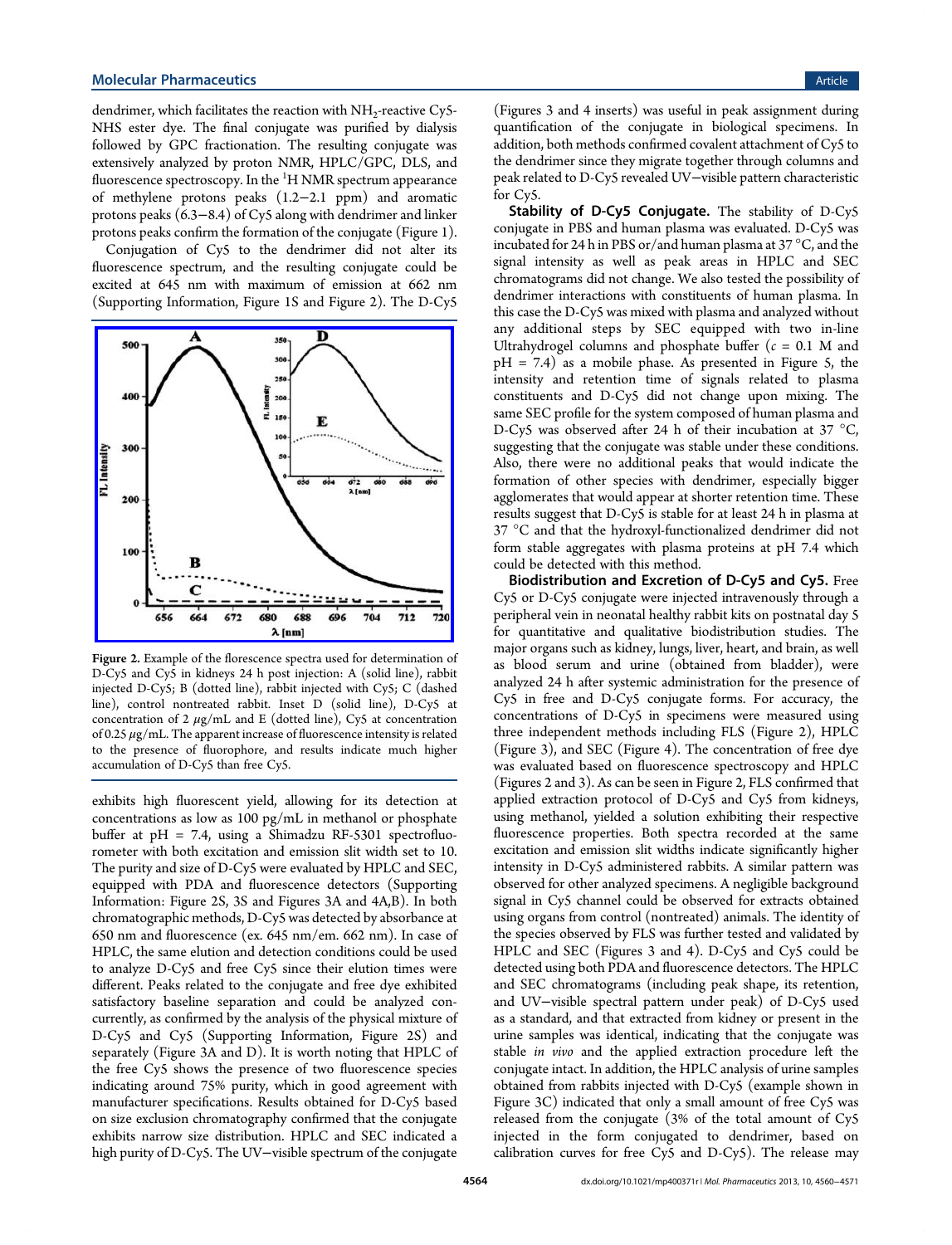<span id="page-5-0"></span>

Figure 3. [Representative HPLC chromatograms acquired based on absorbance at 650 nm for: \(A\) D-Cy5 conjugate, \(B\) kidney extract, and \(C\)](http://pubs.acs.org/action/showImage?doi=10.1021/mp400371r&iName=master.img-004.jpg&w=465&h=285) urine obtained from rabbit 24 h post injection of D-Cy5, (D) Cy5, (E) kidney extract, and (F) urine acquired from rabbit 24 h post injection of the dye. Insets, UV−vis spectra recoded under peaks related to D-Cy5 and Cy5 in samples used as standards, kidney extracts, and urine. Results indicated the presence of D-Cy5, and relatively low levels of free, released dye, in specimens collected from rabbit treated with the conjugate. Relatively low Cy5 levels were detected in animals injected with free Cy5.

be due to hydrolytic or enzymatic cleavage of ester bonds between the linker and hydroxyl groups of dendrimer. A trace amount of free Cy5 ( $1.82 \times 10^{-7}$  g/g, as demonstrated in Figure 3B) in the case of animals treated with D-Cy5 was detected only in the kidneys. Table 1 and Figure 6 summarize the biodistribution data. Results obtained based on all three methods are in good agreement and indicate th[e f](#page-7-0)ast renal cle[ar](#page-8-0)ance and high bladder accumulation of both Cy5 and D-Cy5 (Figure 6, and Figure 4S in Supporting Information), with a relatively higher organ accumulation of the D-Cy5 compared to free dye 24 h [p](#page-8-0)ost in[travenous \(i.v.\) injection.](#page-10-0) [The biodistr](#page-10-0)ibution and clearance pattern is in good agreement with prior results on PAMAMs biodistribution described based on radiolabeling.24<sup>−</sup><sup>30</sup>

After quantitative evaluation of free Cy5 and D-Cy5 in different or[gans,](#page-11-0) we assessed the distribution of D-Cy5 in the tissue with confocal microscopy. Organ distribution of the labeled dendrimers (Figure 7) corroborated with what was seen by HPLC, SEC, and FLS. The most D-Cy5 and free Cy5 accumulation was seen in th[e k](#page-8-0)idneys at 24 h after administration. D-Cy5 was primarily detected along the epithelial cells of the proximal and distal convoluted tubules of nephrons with very little seen in the glomeruli (Figure 7A). This indicates that the dendrimer is initially rapidly filtered through the glomeruli and may eventually be slowly excreted i[n t](#page-8-0)he urine from the proximal and distal convoluted tubules. Under similar conditions, free Cy5 accumulation within kidney is considerably less (Figure 7F). In contrast to kidneys, other major organs including liver, lungs, and heart exhibit significantly lower accumulation of D-Cy5; h[o](#page-8-0)wever free Cy5 was undetectable (Figure 7), which is in good agreement with their quantification, described in the previous

section. H&E staining shows the cellular organization of different tissue where dendrimer localizations were observed (Figure 7K−O). D-Cy5 or free Cy5 were not detected in the brain parenchyma of these healthy newborn rabbits. Hence it appears that an intac[t b](#page-8-0)lood− brain barrier (BBB) hinders the dendrimer entry into the brain parenchyma (Figure 7E and J), which is in good agreement with our previous studies<sup>14</sup> and other reports on biodistribution of PAMAM dendrimers, indicati[ng](#page-8-0) their negligible brain uptake in healthy or tumor bearing [anim](#page-10-0)als with an intact  $BBB$ <sup>31</sup>

Biodistribution of the D-Cy5 Conjugate in Healthy and Cerebral Palsy Neonatal Rabbit[s.](#page-11-0) We evaluated the biodistribution of D-Cy5 in healthy and CP newborn rabbits administrated with the conjugate on day 1 of life (Table 2 and Figure 8). Our results suggest that there is no significant difference in accumulation of D-Cy5 in major peripheral [org](#page-8-0)ans in healt[hy](#page-9-0) control and CP animals. Biodistribution of D-Cy5 follows the same pattern as in case of healthy rabbits injected with the conjugate on day 5 of life with the highest accumulation in the bladder and kidneys, confirming its fast renal clearance, even at an earlier age. In contrast, a significant difference in brain uptake of D-Cy5 was observed in CP animals, where more than 20-fold (on an average) higher D-Cy5 was detected in the periventricular region of CP kits compared to healthy age-matched control kits. Perfusion with PBS was performed to remove the blood, since the biodistribution of dendrimer was focused on brain tissue uptake, not their presence in the blood. Perfusion was especially critical when quantifying brain uptake, since the extent of uptake is small, and the presence in blood can affect the quantification.<sup>38</sup> It should be noted that the brain accumulation of D-Cy5 is dependent on the extent of the brain injury and the associat[ed](#page-11-0)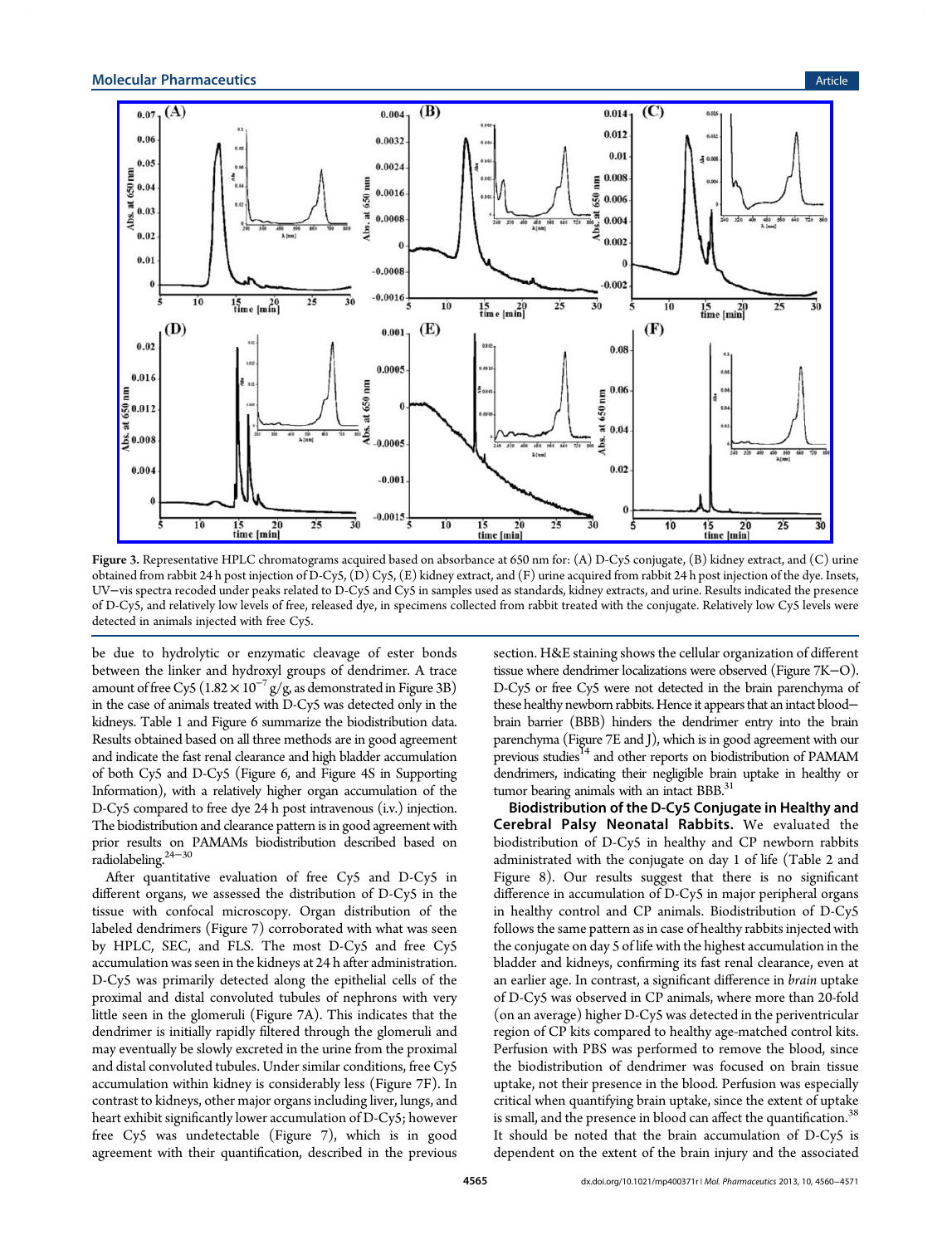<span id="page-6-0"></span>

Figure 4. Size exclusion c[hromatograms of D-Cy5 conjugate obtained based on \(A\) absorbance at 650 nm \(insert UV](http://pubs.acs.org/action/showImage?doi=10.1021/mp400371r&iName=master.img-005.jpg&w=329&h=304)−vis spectrum obtained under the peak) and (B) fluorescence with excitation of 645 nm and emission at 665 nm. The same retention time was observed for unlabeled dendrimer. Results clearly demonstrate covalent attachment of Cy5 to the dendrimer. (C) Absorbance at 650 nm and (D) fluorescence SEC chromatograms obtained using extract from kidney acquired from rabbit 24 h post administration of the D-Cy5 conjugate. Similarly to HPLC, SEC confirmed the presence of D-Cy5 in the kidney.

neuroinflammation and BBB impairment. We have previously shown that neuroinflammation correlates with the motor deficits and hypertonia in newborn rabbits with CP.<sup>32</sup> The extent of neuroinflammation resulting in brain injury and the severity of CP phenotype is variable between animals and [wo](#page-11-0)uld explain the differences in the dendrimer uptake and the high standard deviation observed. Rabbit kits with a severe CP phenotype (indicated by hypertonia and tone scores of 3−4, and severe motor deficits of the fore limbs and hind limbs) had dendrimer accumulation in the PVR that reached levels of 0.12% of injected dose per gram of tissue  $(ID/g)$ , 24 h after injection. This is 40fold higher than those for healthy kits  $(0.003\%$  ID/g). However, kits with a milder phenotype that did not have high hypertonia but exhibited motor deficits (tone scores of 1−2) had relatively lower brain uptake (shown in Table 2 and Figure 8).

# ■ DISCUSSION

The synthesis protocol yielded a D[-C](#page-8-0)y5 conjuga[te](#page-9-0), covalently linked to approximately one molecule of Cy5. All analytical results are in good agreement and confirmed that each synthetic step was successful. Proton NMR shows the presence of signals related to all constituents of D-Cy5; the dendrimer, linker, and Cy5 and proton integration of appropriate peaks indicates a molar ratio of 1:4:1, respectively (Figure 1). A number of conjugated functional groups were further confirmed by the change of the molecular weight upon each m[od](#page-3-0)ification detected using matrix-assisted laser desorption−ionization time-of-flight mass spectrometry (MALDI-TOF). <sup>1</sup>H NMR suggests a Cy5 payload of ∼4 wt %, indicating that the conjugate molecular mass

is still dominated by the PAMAM dendrimer. The size and the zeta potential of the conjugate were similar to that of the free dendrimer, suggesting that the Cy5 did not alter these parameters.

Conjugation of one molecule of Cy5 to the dendrimer was sufficient to obtain relatively low limits of detection for D-Cy5 of 0.1 ng, 10 ng, and 100 ng by fluorescence spectroscopy, SEC, and HPLC, respectively. HPLC and SEC analysis demonstrated the high purity of D-Cy5 nanodevice that can be extracted from the tissue of different organs and detected in the bladder content almost intact, 24 h post intravenous administration (Figure 3, 4). This indicates that the resulting conjugate was stable in vivo and could be excreted in the form as injected. SEC analysis (Fig[ure](#page-5-0) 5) suggested that hydroxyl-terminated D-Cy5 conjugate does not form aggregates with components of human plasma, in contr[as](#page-7-0)t to generations 4 and 5 amine terminated PAMAMs, which were shown to interact with albumin and erythrocyte acetyl cholinesterase, promoting change in their conformation.33−<sup>35</sup> Interaction of these positively charged dendrimer plasma proteins leads to their opsonization and nonspecific live[r and](#page-11-0) spleen uptake. In contrast, the hydroxyl-terminated D-Cy5 showed predominant accumulation in the kidney, followed by liver, lungs, and heart and was almost undetectable in the healthy brain (Table 1 and Figures 6 and 7). In animals administered D-Cy5 and free Cy5, a relatively high concentration of D-Cy5, 263.7  $\pm$  13.0  $\mu$ g/mL (32.9[%](#page-8-0) of [ID](#page-8-0)), and free dye, 10.62  $\pm$ 3.8  $\mu$ g/mL (3[5.](#page-7-0)4% of ID), was detected in the bladder, with much lower concentrations of D-Cy5 (6.48  $\pm$  0.86  $\mu$ g/mL, 0.81% of ID) and Cy5 (0.43  $\pm$  0.06  $\mu$ g/mL, 1.43% of ID) in the serum,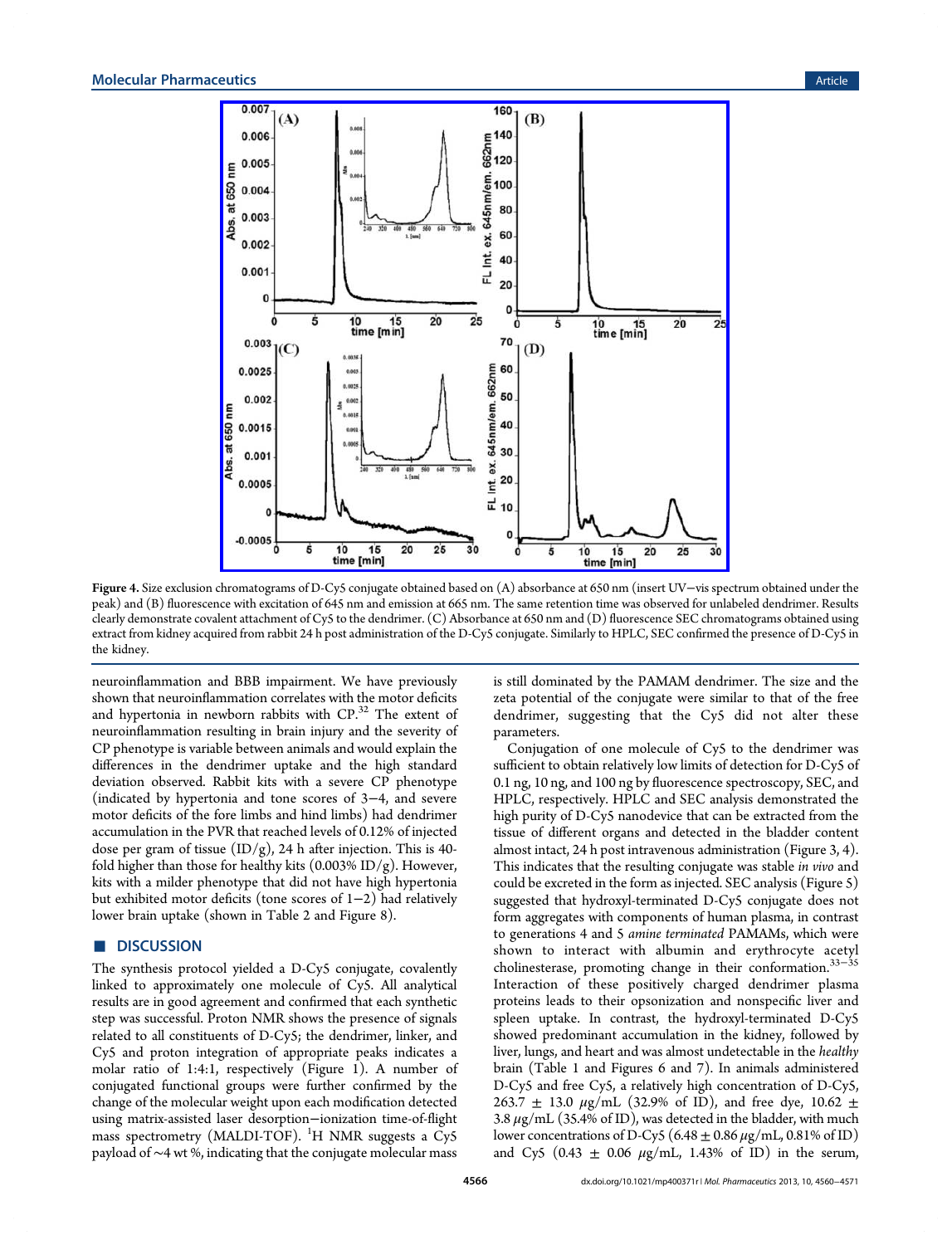<span id="page-7-0"></span>

Figure 5. Size exclusion chr[omatograms of: \(A\) D-Cy5, \(B\) plasma, and \(C\) physical mixture of D-Cy5 and plasma, obtai](http://pubs.acs.org/action/showImage?doi=10.1021/mp400371r&iName=master.img-006.png&w=309&h=307)ned 10 min after mixing. The same chromatogram was obtained 24 h incubation at 37 °C, indicating that D-Cy5 was stable in plasma and did not formed aggregates with plasma constituents under experimental condition and detectable by this method.

|  |  |  | Table 1. Comparison of the Biodistribution of D-Cy5 and Cy5 in Neonatal Rabbits (day 5 of life), 24 h Post Administration <sup>a</sup> |
|--|--|--|----------------------------------------------------------------------------------------------------------------------------------------|
|  |  |  |                                                                                                                                        |
|  |  |  |                                                                                                                                        |

|         | D-Cy5 content in tissue $(\mu g/g)$ |                    |                   | Cy5 content $(\mu g/g)$ of tissue $\pm$ std. |                    |
|---------|-------------------------------------|--------------------|-------------------|----------------------------------------------|--------------------|
|         | determined by FLS                   | determined by HPLC | determined by SEC | determined by FLS                            | determined by HPLC |
| kidneys | $37.1 \pm 3.01$                     | $31. \pm 4.81$     | $34.1 \pm 7.12$   | $0.13 \pm 0.06$                              | $0.2 + 0.09$       |
| heart   | $4.78 \pm 0.38$                     | $3.85 \pm 0.32$    | $2.81 \pm 0.22$   | $0.37 + 0.08$                                | $0.28 + 0.06$      |
| lungs   | $5.23 \pm 0.62$                     | $6.22 \pm 1.01$    | $2.95 \pm 0.73$   | $0.14 \pm 0.012$                             | $0.18 \pm 0.09$    |
| liver   | $5.72 \pm 1.59$                     | $5.1 \pm 1.79$     | $3.99 + 1.7$      | $0.19 + 0.05$                                | $0.25 \pm 0.1$     |
| brain   | $0.003 \pm 0.001$                   | under LOD          | under LOD         | $0.008 \pm 0.0009$                           | under LOD          |
| serum   | $7.45 \pm 1.8$                      | $5.8 \pm 2.08$     | $6.2 \pm 1.8$     | $0.47 \pm 0.071$                             | $0.39 \pm 0.08$    |
| urine   | $277 + 46$                          | $251 \pm 17$       | $263 \pm 89$      | $13.3 \pm 1.95$                              | $7.94 \pm 2.52$    |
|         |                                     |                    |                   |                                              |                    |

"One group of rabbits  $(n = 5)$  was injected with 0.8 mg of the conjugate and other with 0.03 mg of free dye. FLS = fluorescence spectroscopy, HPLC = high-performance liquid chromatography, SEC = size exclusion chromatography, LOD = limit of detection. Traces of free Cy5 were detected only in kidney and urine obtained from rabbits injected with D-Cy5, which indicates that conjugate was stable in vivo. Urine samples were obtained directly from the bladder by pressing abdominal and pelvic cavity before animals were sacrificed.

respectively, at 24 h postinjection. However, much higher organ accumulation was observed for the dendrimer as compared to free dye, most likely due to the longer circulation time and different mechanism of the cellular uptake of globular macromolecules of D-Cy5 and low molecular weight dye. Twenty-four hours after administration of D-Cy5, the relatively low level in blood serum with a high concentration in urine (detectable even with naked eye, since obtained samples were deep green as shown in Supporting Information (Figure 4S), and highest organ accumulation in the kidney suggest rapid renal clearance for both D-Cy5 a[nd Cy5. Excretion result](#page-10-0)s for D-Cy5 are in very good agreement with generation-5 PAMAM dendrimer with acetylamine terminal groups (neutral surface), which undergo faster renal clearance than amine-terminated (positively charged) dendrimer of the same generation.<sup>30</sup> Interestingly, generation-5 hydroxyl-terminated PAMAM dendrimer was shown to exhibit predominant and persistent acc[um](#page-11-0)ulation in kidneys up to 7 days, most likely due to the larger diameter, compared to generation-4 PAMAMs.<sup>27</sup> The biodistribution pattern and route of excretion of D-Cy5 are in very good agreement with results published in literature, [wh](#page-11-0)ich were obtained based on radioactive labeling of the dendrimer with different isotopes such as  ${}^{3}$ H and  $^{125}L^{24-30}$  It has been demonstrated that the circulation time, route of elimination, organ accumulation, and passive tumor targ[eting](#page-11-0) strongly depends on dendrimers generation (size) and surface properties including different charge and terminal groups.<sup>24–30</sup> Sadekar et al. showed that hydroxyl-terminated generation-5 PAMAM dendrimers exhibit a short circulation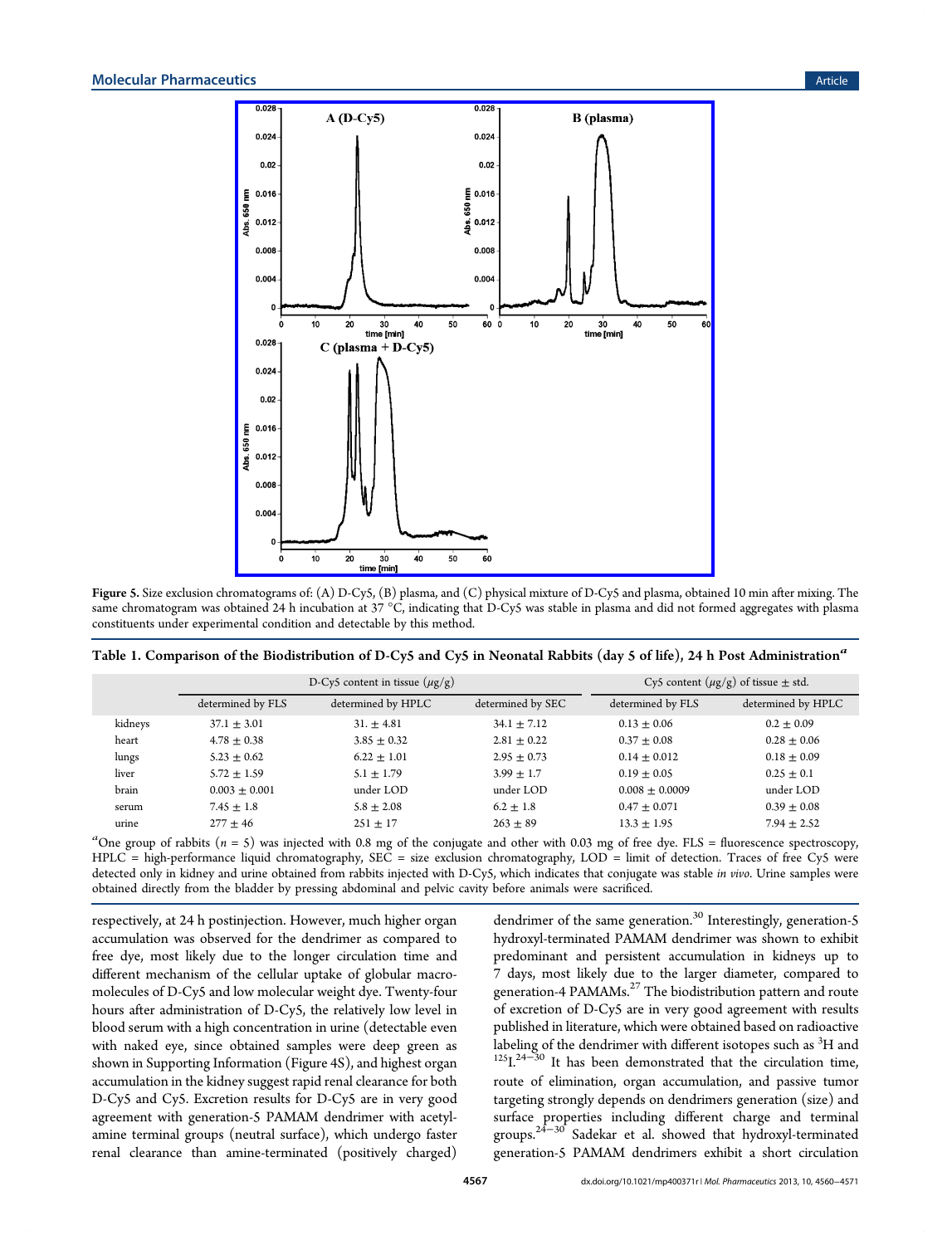<span id="page-8-0"></span>

Figure 6. Bi[odistribution of D-Cy5 in major organs of ne](http://pubs.acs.org/action/showImage?doi=10.1021/mp400371r&iName=master.img-007.jpg&w=148&h=142)onatal rabbits as well as blood plasma and urine (insert) 24 h post injection, expressed as percentage of injected dose of D-Cy5 per organs and per mL, respectively. Results acquired for the D-Cy5 conjugate indicate fast renal clearance, high concentration in urine obtained from bladder, and minor involvement of RES.

time with predominant accumulation in kidneys, generation 6 is taken up by kidney, liver, and spleen with a slightly longer circulation time, and generation 7 distributes relatively evenly in major organs due to much longer clearance from bloodstream, compared to lower generations.<sup>27</sup> A similar pattern was shown for gadolinium-containing PAMAM dendrimer based MRI contrast agents, where dendri[mer](#page-11-0)s with a hydrodynamic size smaller than 6 nm were accumulated in mainly in the kidney and larger than 6 nm were additionally detected in the liver.<sup>36,37</sup> These reports and the fact that renal filtration occurs for particles with hydrodynamic diameter ranging from 3.7 to 6 nm [may](#page-11-0) explain predominant accumulation of D-Cy5 in kidneys, since its

Table 2. Biodistribution of D-Cy5 in Neonatal Rabbits (day 1 of life), 24 h Post Administration of 0.8 mg of D-Cy5 ( $n = 5$  for Control and  $n = 3$  for CP Animals)<sup>a</sup>

| specimen | healthy control | CP              |
|----------|-----------------|-----------------|
| kidneys  | $49 + 9$        | $39 + 9$        |
| liver    | $7.02 \pm 0.41$ | $7.64 + 0.56$   |
| spleen   | $2.66 \pm 0.53$ | $3.79 + 0.21$   |
| lungs    | $2.07 + 0.36$   | $1.67 \pm 0.22$ |
| heart    | $1.68 \pm 0.37$ | $1.06 + 0.48$   |
| brain    | $0.03 + 0.02$   | $0.57 + 0.33$   |
| blood    | $0.54 \pm 0.1$  | $0.51 \pm 0.17$ |
| urine    | $160 \pm 35$    | $165 + 32$      |
|          |                 |                 |

<sup>a</sup>Tissue concentrations of D-Cy5 are in  $\mu$ g/g of tissue and for blood and urine in  $\mu$ g/mL.

size of ∼4 nm facilitates renal clearance. The present study suggest that more than 90% of the injected dose of the generation-4 dendrimer is cleared out from the newborn rabbits over 24 h, with less than 5% in blood circulation. Interestingly, even though this dendrimer is shown to distribute into major organs at short times, it appears to be cleared from the organs relatively quickly, which is an ideal feature for preparation of targeted nanoparticles with specific accumulation for imaging or drug delivery.

The increased accumulation of G4 dendrimers in the proximal convoluted tubules, as seen on confocal microscopy in the current study, is in agreement with previous reports.<sup>36</sup> Gdlabeled PAMAM generation-4 OH dendrimer [G4.OH-Gd- (III)], when used as an MRI contrast agent to evaluat[e](#page-11-0) renal function, showed increased accumulation in the outer medullary layer (an area where the proximal convoluted tubules are present) in adult mice with normal renal function on MRI. Renal dysfunction resulted in decreased accumulation in this region



Figure 7. Bi[odistribution of D-Cy5 and free Cy5 in the major organs 24 h post i.v. injection in the neonatal rabbit. Confocal micrographs](http://pubs.acs.org/action/showImage?doi=10.1021/mp400371r&iName=master.img-008.jpg&w=415&h=253) showing the accumulation of D-Cy5 and free Cy5 in kidney  $(A, F)$ , liver  $(B, G)$ , lung  $(C, H)$ , heart  $(D, I)$ , and brain  $(E, J)$  of neonatal rabbits assessed 24 h post i.v. injection. Images clearly indicate that the kidneys, liver, and lungs have a much higher accumulation of dendrimer compared to free dye. On the contrary, the brain does not exhibit any accumulation of dendrimer, which is in good agreement with HPLC, SEC, and FLS based quantification results (Figure 6). Scale bars: 20  $\mu$ m. Low magnification (10 $\times$ ) H&E images showing the representative area used for imaging dendrimers under confocal microscope. Scale bar:  $100 \ \mu m$ .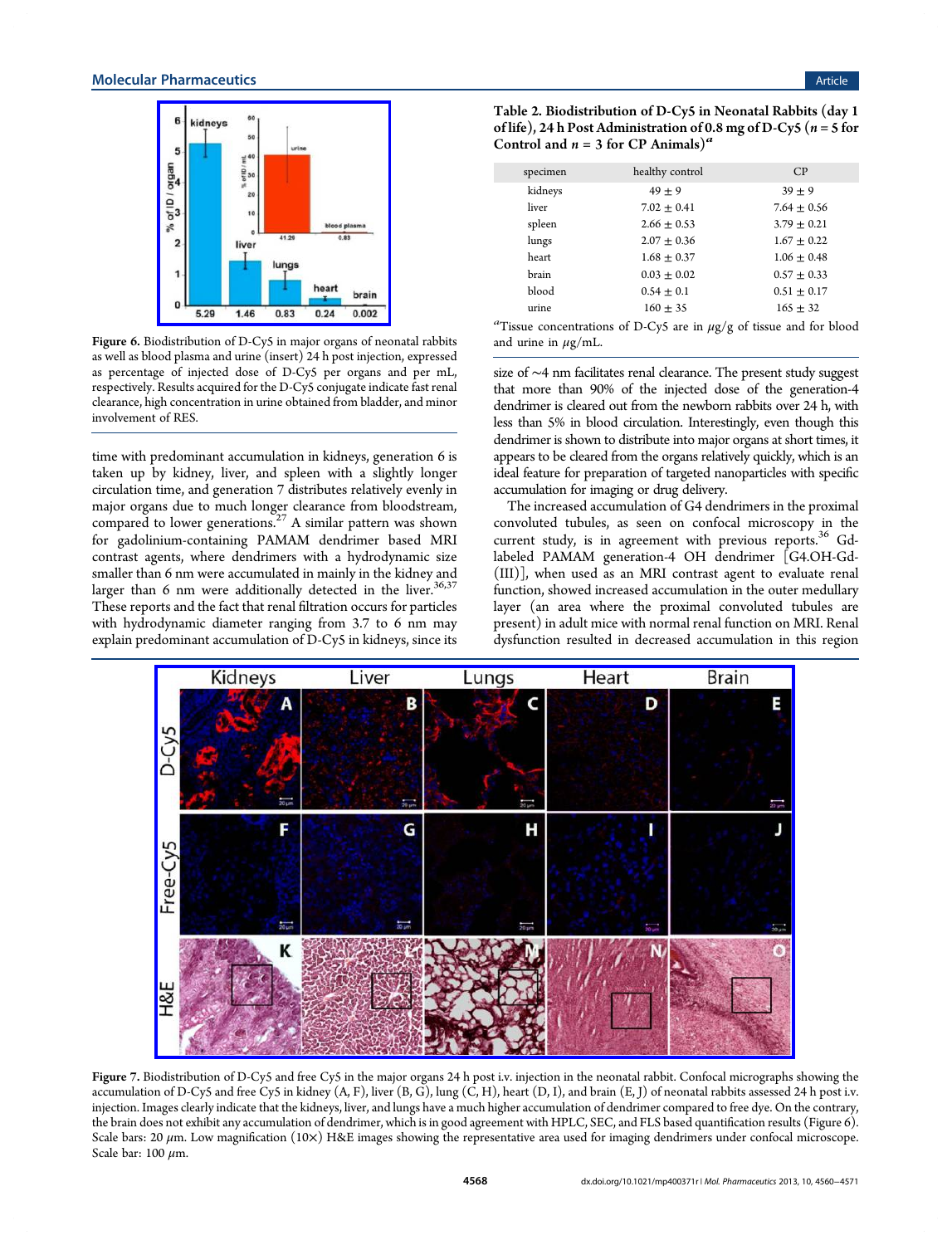<span id="page-9-0"></span>

Figure 8. Biodistribution [of D-Cy5 conjugate in control \(blue bars\) and CP \(red bars\) newborn rabbits \(day 1 of life\) 2](http://pubs.acs.org/action/showImage?doi=10.1021/mp400371r&iName=master.img-009.jpg&w=318&h=148)4 h post injection. Results indicate significantly higher brain uptake of D-Cy5 in CP kits compared to control. However, there is no difference in its accumulation in major peripheral organs and excretion between both groups.

with decreased urinary clearance of the G4.OH-Gd(III).<sup>36</sup> In our neonatal rabbit model, D-Cy5 was not seen in the glomerulus 24 h after administration, indicating that most D-Cy5 i[s](#page-11-0) filtered rapidly from the circulation with slower clearance from the proximal and distal convoluted tubules as seen in the adult mouse model. Confocal images showing relatively higher accumulation of D-Cy5 in kidneys correlates well with the quantification reported from FLS and HPLC, where levels of the conjugate were highest (5% of the injected dose after 24 h) compared to other organs. The quantification data (Table 1 and Figure 6) correspond well with the confocal images of the dendrimer accumulation in organs (Figure 7). We obse[rv](#page-7-0)ed that D-C[y5](#page-8-0) localizes in the alveolar epithelium of lungs as well as in the liver. Although the magnitude of dendr[im](#page-8-0)er conjugate accumulation is relatively low (less than 1% in 24 h), the dendrimers are readily visualized in the alveoli. The relatively lower liver uptake of D-Cy5 could be a result of minor involvement of the reticuloendothelial system (RES) in dendrimer clearance, confirmed by the fact that D-Cy5 seems to not interact appreciably with plasma proteins, hence avoiding nonspecific uptake by Kuppfer cells in the liver. Minimal amounts of D-Cy5 were detected in the heart, due to its high vascularization and contact with blood. Other studies have shown higher uptake in lung and heart at shorter times, but dendrimer appears to get cleared away within 24 h. Interestingly, the brain does not show appreciable accumulation of dendrimer, which corresponds with our previous findings including the use of PET imaging where we have reported that these dendrimers do not cross an intact BBB in healthy kits.<sup>13</sup>

Effect of Neuroinflammation on Biodistribution. In neonatal rabbits with CP, [we](#page-10-0) have previously shown that: (a) there is appreciable BBB impairment in the periventricular region as manifested by Evans blue extravasation and reduced expression of Occludin, a tight junction protein,  $^{13}$  (b) the microglia and astrocytes become activated, making them more phagocytic, (c) this dendrimer shows brain uptake, [fol](#page-10-0)lowed by further selective accumulation in activated microglia and astrocytes based on immunohistochemical studies.<sup>13</sup> Newborn rabbits were used for this study due to our previous studies in neonatal rabbit model of CP where we have d[em](#page-10-0)onstrated efficacy using dendrimer−drug conjugates. We explored how this difference in pathology correlates with difference in quantitative brain uptake of this dendrimer. Comparison of the brain uptake of D-Cy5 in healthy and CP newborn rabbits (day 1) indicates a 20-fold higher brain uptake of the D-Cy5 in CP kits, while there was no appreciable difference of its clearance and accumulation in other major organs (Table 2 and Figure 8). The basal levels of D-Cy5 observed in the brain of healthy rabbits with the help of FLS may have resulted from t[he](#page-8-0) presence of D-Cy5 in the choroid plexus, but not in the brain parenchyma. These basal levels (∼0.003% of the injected dose) are above the detection limit of this method and suggest that this quantification assay can be sensitive enough to detect accumulation even less than 0.01% of ID. Since the dendrimers are mostly cleared from circulation in 24 h, vascular correction to the brain uptake levels does not change the uptake values.38,39 The mean uptake of 0.06% in the brain of CP animals is qualitatively consistent with that of nontargeted nanoparticles t[hat sh](#page-11-0)owed significant brain uptake in the presence of BBB impairment. However, most nanoparticles do not diffuse well in the parenchyma to be effective, unless densely PEG-coated.<sup>40</sup> However, PEG coating may prevent BBB transport and cellular localization. Interestingly, we have previously shown that these d[end](#page-11-0)rimers not only cross the BBB but also selectively localize in the activated microglia and astrocytes, which are directly implicated in this neuroinflammation-induced CP model. This cellular accumulation, especially in the injured periventricular region, may explain the significant and dramatic efficacies and motor function improvement obtained with the dendrimer-N-acetyl cysteine conjugates in this CP model.<sup>13</sup>

This is the first study of dendrimer biodistribution and brain uptake quantification in a clinically r[ele](#page-10-0)vant, neonatal brain injury model. With the exception of the report demonstrating that gadolinium-labeled, generation 6 PAMAM dendrimers injected interstitially are readily taken up by the deep lymphatic system in both mouse and pig models, providing MRI contrast,<sup>41</sup> previous studies of dendrimer biodistribution have typically involved adult rodents. Previous studies of PAMAM dendrime[rs](#page-11-0) in large animals indicated an opportunity for preoperative lymphatic mapping for surgical planning and the study of lymphangiogenesis in humans. $41$  In this study, a rabbit model of neonatal/ pediatric brain injury is used to evaluate dendrimer biodistribution. Based on [th](#page-11-0)ese results, the distribution and clearance of D-Cy5 appeared to be similar to that seen in previously published adult models, indicating that this may be a viable platform for delivery of therapeutics for pediatric disorders.

# ■ **CONCLUSIONS**

We have developed a sensitive method for determination of the concentration of PAMAM dendrimers in tissue samples as well as blood serum and urine. The quantification was achieved using fluorescent labeling with a photostable Cy5 dye, which provided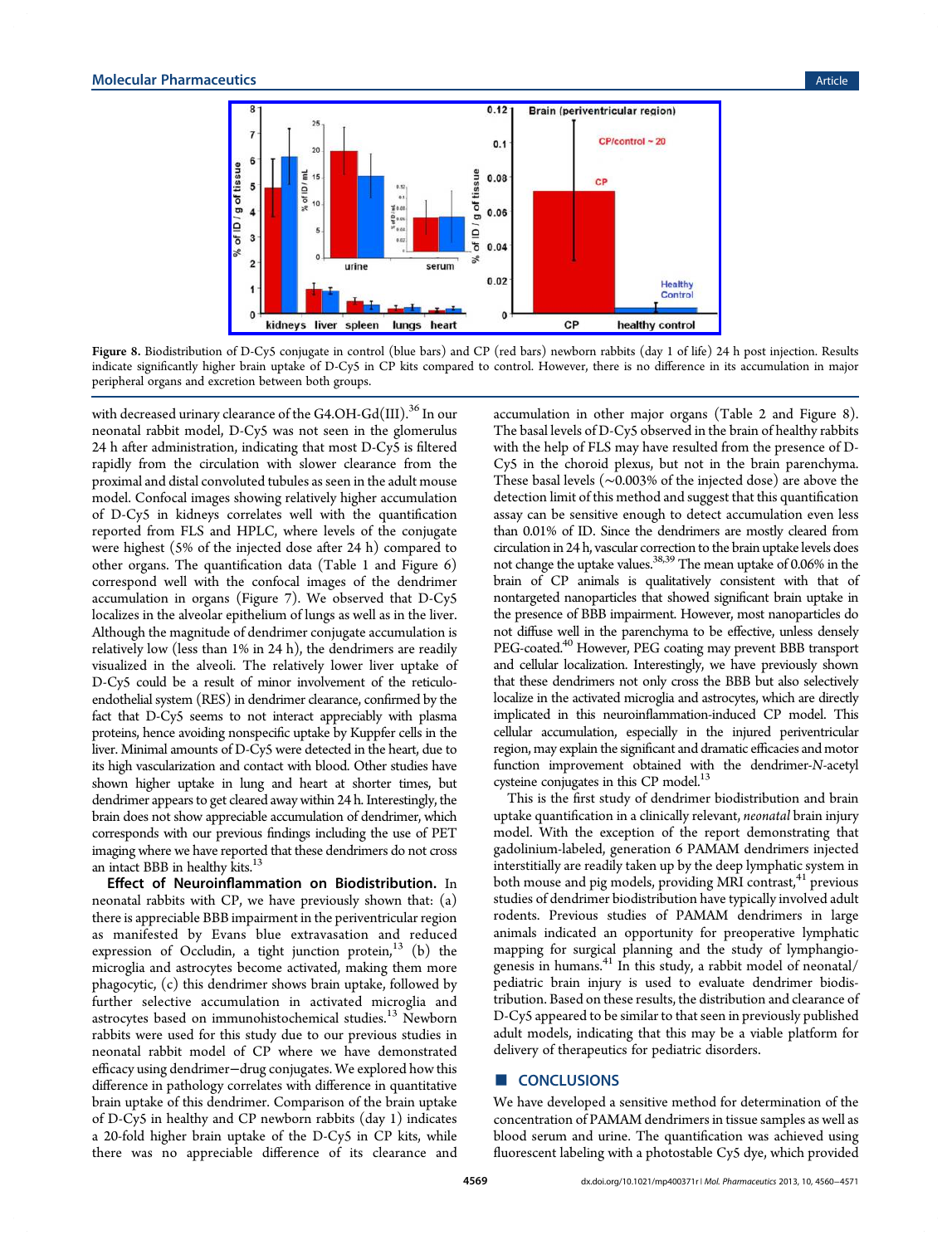<span id="page-10-0"></span>excellent sensitivity, reaching the limit of detection of 100 pg of D-Cy5 per 1 g of tissue based on FLS. The use of the near-IR dye enabled us to minimize potential influence of background tissue autofluorescence. The biodistribution results in major organs and serum compare well with prior results using radiolabeling. Using fluorescence labeling, both cellular biodistribution and pharmacokinetic studies can be performed, and samples can be stored as long as necessary without any precautions as in the case of radioactive materials. The present method may enable quantitative biodistribution and tissue imaging with the same agent, without the need for additional labeling. We quantified the differences in biodistribution of the dendrimer, in the presence of neuroinflammation, in our rabbit model of CP. There was a 20 fold increase in the dendrimer uptake in the periventricular region, which is the injured area of the brain in this model. Even though the brain uptake is small compared to the injected dose, the regional and cellular specificity achieved with these nonligand targeted dendrimers, may explain the dramatic efficacy observed upon dendrimer−drug treatment in CP.<sup>13</sup> The biodistribution in the other organs, in animals with CP, were not significantly different compared to healthy animals.

# ■ ASSOCIATED CONTENT

#### **S** Supporting Information

Fluorescence excitation and emission, HPLC characterization, size exclusion chromatographs, and urine samples. This material is available free of charge via the Internet at http://pubs.acs.org.

#### ■ AUTHOR INFORMATION

#### Corresponding Author

\*Tel.: +443-287-8634. E-mail address: krangar1@jhmi.edu.

#### Notes

The authors declare no competing fina[ncial interest.](mailto:krangar1@jhmi.edu)

#### ■ ACKNOWLEDGMENTS

This research was supported in part by the Perinatology Research Branch, Division of Intramural Research, Eunice Kennedy Shriver National Institute of Child Health and Human Development (NICHD), NIH, and by NICHD R01HD069562-02 (S.K.).

#### ■ ABBREVIATIONS

Cy5, near-IR cyanine dye; D-Cy5, Cy5-labeled generation-4 hydroxylterminated PAMAM dendrimer; CP, cerebral palsy; FLS, florescence spectroscopy; HPLC, high-performance liquid chromatography; SEC, size exclusion chromatography; LOD, limit of detection

#### ■ REFERENCES

(1) Lee, C. C.; Gillies, E. R.; Fox, M. E.; Guillaudeu, S. J.; Frechet, J. M.; ́ Dy, E. E.; Szoka, F. C. A single dose of doxorubicin-functionalized bowtie dendrimer cures mice bearing C-26 colon carcinomas. Proc. Natl. Acad. Sci. U.S.A. 2006, 7 103 (45), 16649−16654.

(2) Kukowska-Latallo, J. F.; Candido, K. A.; Cao, Z.; Nigavekar, S. S.; Majoros, I. J.; Thomas, T. P.; Balogh, L. P.; Khan, M. K.; Baker, J. R., Jr. Nanoparticle targeting of anticancer drug improves therapeutic response in animal model of human epithelial cancer. Cancer Res. 2005, 65, 5317−5324.

(3) Khan, M. K.; Minc, D. L.; Nigavekar, S. S.; Kariapper, M. T. S.; Nair, B. M.; Schipper, M.; Cook, C. A.; Lesniak, W. G.; Balogh, L. P. Fabrication of radioactive gold/dendrimer composite nanodevices and their use for nano-brachytherapy. Nanomed. Nanotechnol. 2008, 4 (1), 57−69.

(4) Lesniak, W. G.; Kariapper, M. S. T.; Nair, B. M.; Balogh, L. P.; Khan, M. K. Synthesis and characterization of PAMAM dendrimerbased multifunctional nanodevices for targeting  $\alpha_v \beta_3$  integrins. Bioconjugate Chem. 2007, 18 (4), 1148−1154.

(5) Venditto, V. J.; Regino, C. A.; Brechbiel, M. W. PAMAM dendrimer based macromolecules as improved contrast agents. Mol. Pharmaceutics 2005, 2 (4), 302−311.

(6) Wang, X.; Cai, X.; Hu, J.; Shao, N.; Wang, F.; Zhang, Q.; Xiao, J.; Cheng, Y. Glutathione-triggered "off−on" release of anticancer drugs from dendrimer-encapsulated gold nanoparticles. J. Am. Chem. Soc. 2013, 135, 9805−9810.

(7) Shukla, R.; Thomas, T. P.; Peters, J. L.; Desai, A. M.; Kukowska-Latallo, J.; Patri, A. K.; Kotlyar, A.; Baker, J. R., Jr. HER2 specific tumor targeting with dendrimer conjugated anti-HER2 mAb. Bioconjugate Chem. 2006, 17 (5), 1109−1115.

(8) Majoros, I. J.; Myc, A.; Thomas, T.; Mehta, C. B.; Baker, J. R., Jr. PAMAM dendrimer-based multifunctional conjugate for cancer therapy: synthesis, characterization, and functionality. Biomacromolecules 2006, 7 (2), 572−579.

(9) Patil, M. L.; Zhang, M.; Taratula, O.; Garbuzenko, O. B.; He, H.; Minko, T. Internally cationic polyamidoamine PAMAM-OH dendrimers for siRNA delivery: effect of the degree of quaternization and cancer targeting. Biomacromolecules 2009, 10 (2), 258−66.

(10) Talanov, V. S.; Regino, C. A.; Kobayashi, H.; Bernardo, M.; Choyke, P. L.; Brechbiel, M. W. Dendrimer-based nanoprobe for dual modality magnetic resonance and fluorescence imaging. Nano Lett. 2006, 6 (7), 1459−1463.

(11) Thommey, T. P.; Sascha, N.; Majoros, I. J.; Kotlyar, A.; Cao, Z.; Leroueil, P. R.; Baker, J. R., Jr. Folate-targeted nanoparticles show efficacy in the treatment of inflammatory arthritis. Arth. Rheum. 2011, 63 (9), 2671−2680.

(12) Chandrasekar, D.; Sistla, R.; Ahmad, F. J.; Khar, R. K.; Diwan, P. V. The development of folate-PAMAM dendrimer conjugates for targeted delivery of anti-arthritic drugs and their pharmacokinetics and biodistribution in arthritic rats. Biomaterials 2007, 3 (28), 504−512.

(13) Kannan, S.; Dai, H.; Navath, R. S.; Balakrishnan, B.; Jyoti, A.; Janisse, J.; Romero, R.; Kannan, R. M. Dendrimer-based postnatal therapy for neuroinflammation and cerebral palsy in a rabbit model. Sci. Trans. Med. 2012, 4 (130), 130−146.

(14) Iezzi, R.; Guru, B. R.; Glybina, I. V.; Mishra, M. K.; Kennedy, A.; Kannan, R. M. Dendrimer-based targeted intravitreal therapy for sustained attenuation of neuroinflammation in retinal degeneration. Biomaterials 2012, 33 (3), 979−988.

(15) Dai, H.; Navath, R. S.; Balakrishnan, B.; Guru, B. R.; Mishra, M. K.; Romero, R.; Kannan, R. M.; Kannan, S. Intrinsic targeting of inflammatory cells in the brain by polyamidoamine dendrimers upon subarachnoid administration. Nanomedicine 2010, 5 (9), 1317-1329.

(16) Shaunak, S.; Thomas, S.; Gianasi, E.; Godwin, A.; Jones, E.; Teo, I.; Mireskandari, K.; Luthert, P.; Duncan, R.; Patterson, S.; Khaw, P.; Brocchini, S. Polyvalent dendrimer glucosamine conjugates prevent scar tissue formation. Nat. Biotechnol. 2004, 22, 977−984.

(17) Kim, I. D.; Shin, J. H.; Kim, S. W.; Choi, S.; Ahn, J.; Han, P. L.; Park, J. S.; Lee, J. K. Intranasal delivery of HMGB1 siRNA confers target gene knockdown and robust neuroprotection in the postischemic brain. Mol. Ther. 2012, 20 (4), 829-39.

(18) Mishra, M.; Kotta, K.; Hali, M.; Wykes, S.; Benchaala, I.; Gerard, H.; Hudson, A.; Whittum-Hudson, J.; Kannan, R. M. PAMAM dendrimer-azithromycin conjugate nanodevices for the treatment of Chlamydia trachomatis Infections. Nanomedicine 2011, 7 (6), 935−944.

(19) Bosnjakovic, A.; Mishra, M.; Ren, W.; Kurtoglu, Y. E.; Kannan, R. M. Poly(amidoamine) dendrimer-erythromycin conjugates for drug delivery to macrophages involved in periprosthetic inflammation. Nanomedicine 2010, 7 (3), 284−294.

(20) Chauhan, A. S.; Diwan, P. V.; Jain, N. K.; Tomalia, D. A. Unexpected in vivo anti-inflammatory activity observed for simple, surface functionalized poly(amidoamine) dendrimers. Biomacromolecules 2009, 11 (5), 1195−202.

(21) Medina, S. H.; Tiruchinapally, G.; Chevliakov, M. V.; Durmaz, Y. Y.; Stender, R. N.; Ensminger, W. D.; Shewach, D. S.; Elsayed, M. E. Targeting hepatic cancer cells with PEGylated dendrimers displaying